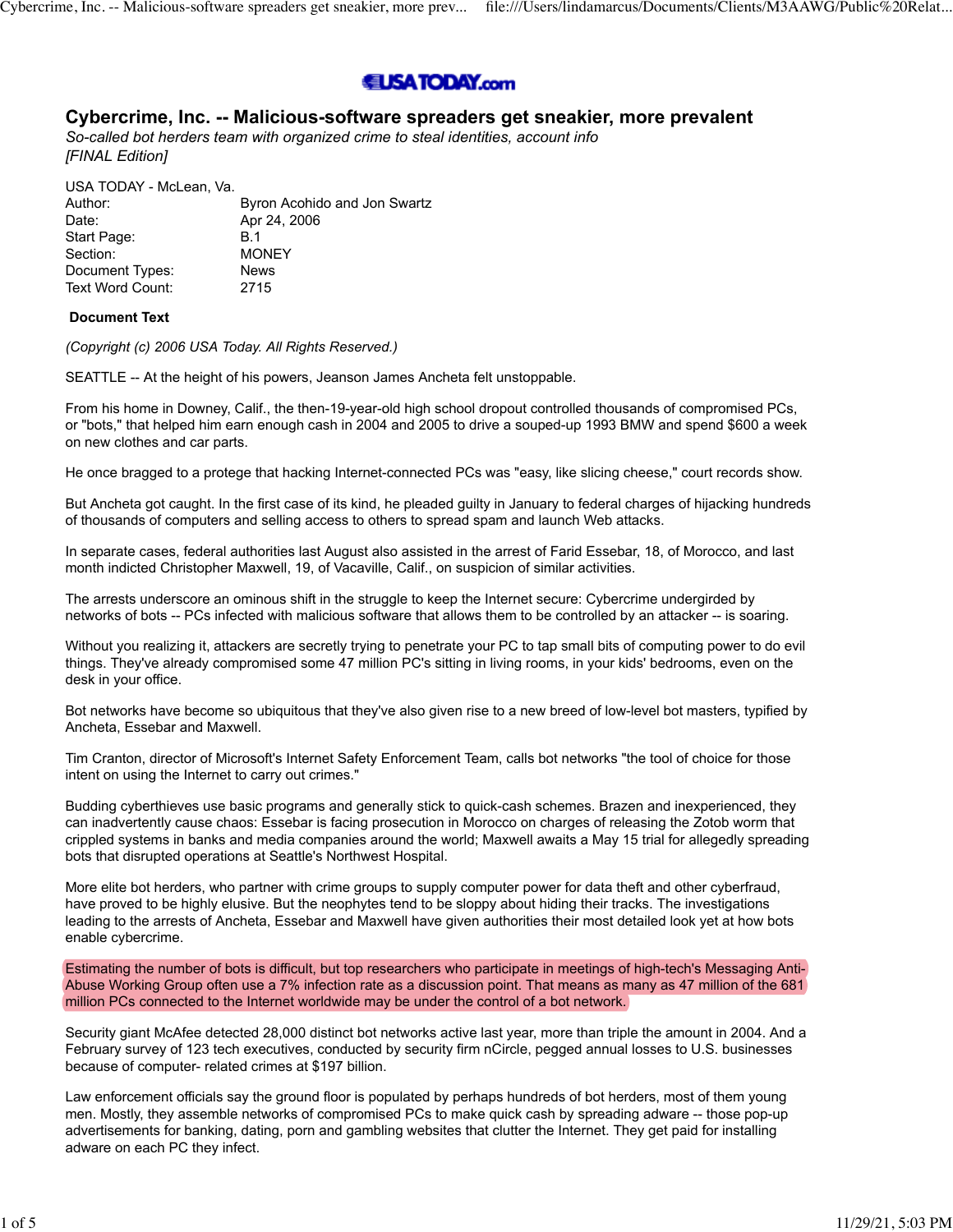"The low-level guys ... can inflict a lot of collateral damage," says Steve Martinez, deputy assistant director of the FBI's Cyber Division.

Ancheta and his attorney declined to be interviewed, and efforts to reach Essebar with help from the FBI were unsuccessful. Steven Bauer, Maxwell's attorney, said his client was a "fairly small player" who began spreading bots "almost as a youthful prank."

The stories of these three young men, pieced together from court records and interviews with regulators, security experts and independent investigators, illustrate the mind-set of the growing fraternity of hackers and cyberthieves born after 1985. They also provide a glimpse of Cybercrime Inc.'s most versatile and profitable tool.

#### Ancheta: Trading candy

School records show that Ancheta transferred out of Downey High School, in a suburb near Los Angeles, in December 2001 and later attended an alternative program for students with academic or behavioral problems. Eventually, he earned a high school equivalency certificate. Ancheta worked at an Internet cafe and expressed an interest in joining the military reserves, his aunt, Sharon Gregorio, told the Associated Press.

Instead, in June 2004, court records show, he discovered rxbot, a potent -- but quite common -- computer worm, malicious computer code designed to spread widely across the Internet.

Ancheta likely gravitated to it because it is easy to customize, says Nicholas Albright, founder of Shadowserver.org, a watchdog group. Novices often start by tweaking worms and trading bots. "I see high school kids doing it all the time," says Albright. "They trade bot nets like candy."

Ancheta proved more enterprising than most. He infected thousands of PCs and started a business -- #botz4sale -- on a private Internet chat area. From June to September 2004, he made about \$3,000 on more than 30 sales of up to 10,000 bots at a time, according to court records.

By late 2004, he started a new venture, court records show. He signed up with two Internet marketing companies, LoudCash of Bellevue, Wash., and GammaCash Entertainment of Montreal, to distribute ads on commission.

But instead of setting up a website and asking visitors for permission to install ads -- a common, legal practice -- he used his bots to install adware on vulnerable Internet-connected PCs, court records show. Typically, payment for each piece of adware installed ranges from 20 cents to 70 cents.

Working at home, Ancheta nurtured his growing bot empire during a workday that usually began shortly after 1 p.m. and stretched non- stop until 5 a.m., a source with direct knowledge of the case says. He hired an assistant, an admiring juvenile from Boca Raton, Fla., nicknamed SoBe, court records show. Chatting via AOL's free instant- messaging service, Ancheta taught him how to spread PC infections and manage adware installations.

Checks ranging as high as \$7,996 began rolling in from the two marketing firms. In six months, Ancheta and his helper pulled in nearly \$60,000, court records show.

During one online chat with SoBe about installing adware, Ancheta, who awaits sentencing May 1, advised his helper: "It's immoral, but the money makes it right."

Sean Sundwall, a spokesman for Bellevue, Wash.-based 180solutions, LoudCash's parent company, said Ancheta distributed its adware in only a small number of incidents listed in the indictment. GammaCash had no comment.

### Maxwell: Infecting a hospital

At about the same time -- in early 2005 -- Christopher Maxwell and two co-conspirators were allegedly hitting their stride running a similar operation. From his parents' home in Vacaville, Calif., Maxwell, then an 18-year-old community college student, conspired with two minors in other states to spread bots and install adware, earning \$100,000 from July 2004 to July 2005, according to a federal indictment.

They ran into a problem in January 2005 when a copy of the bot they were using inadvertently found its way onto a vulnerable PC at Seattle's Northwest Hospital. Once inside the hospital's network, it swiftly infected 150 of the hospital's 1,100 PCs and would have compromised many more. But the simultaneous scanning of 150 PCs looking for other machines to infect overwhelmed the local network, according to an account in court records.

Computers in the intensive care unit shut down. Lab tests and administrative tasks were interrupted, forcing the hospital into manual procedures.

Over the next few months, special agent David Farquhar, a member of the FBI's Northwest Cyber Crime Task Force, traced the infection to a NetZero Internet account using a phone number at Maxwell's parents' home, leading to Maxwell's indictment on Feb. 9. He pleaded not guilty.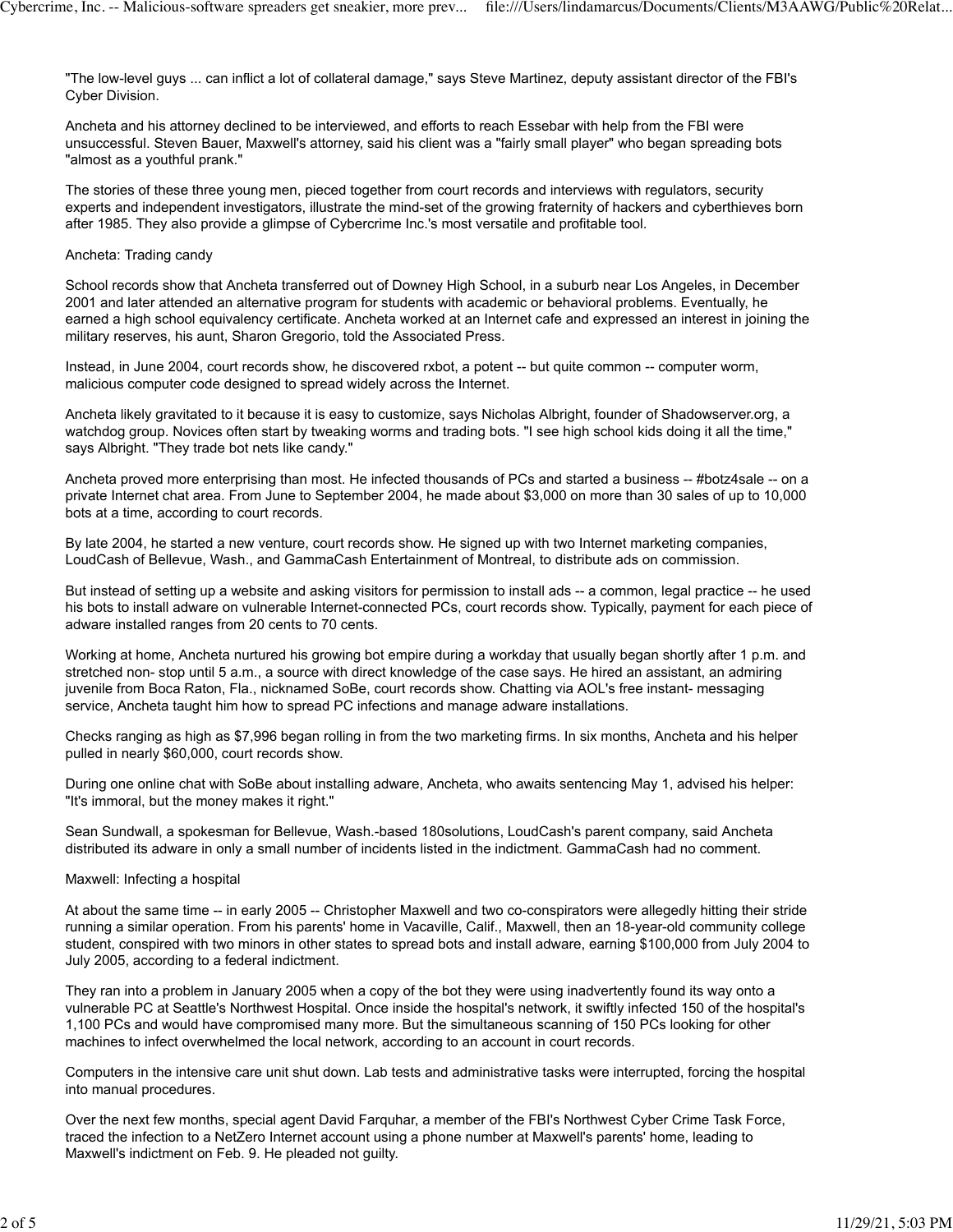Essebar: Birth of a worm

As authorities closed in on Ancheta and Maxwell last summer, 18- year-old Farid Essebar was allegedly just getting started in the bots marketplace. The FBI says the skinny, Russian-born resident of Morocco operated under the nickname Diabl0 (pronounced Diablo but spelled with a zero). Diabl0 began attracting notice as one of many copycat hackers tweaking the ubiquitous Mytob e-mail worm. E-mail worms compromise a PC in much the same way as a bot, but the victim must help, by clicking on an e-mail attachment to start the infection.

Diabl0 created a very distinctive version of Mytob designed to lower the security settings on infected PCs, install adware and report back to Diabl0 for more instructions. Last June, David Taylor, an information security specialist at the University of Pennsylvania, spotted Diabl0 on the Internet as he was about to issue such instructions. Taylor engaged the hacker in a text chat.

Diabl0 boasted about using Mytob to get paid for installing adware. "I really thought that he was immature," Taylor recalls. "He was asking me what did I think about his new bot, with all these smiley faces. Maybe he didn't realize what he was doing was so bad."

In early August, Diabl0 capitalized on a golden opportunity when Microsoft issued its monthly set of patches for newly discovered security holes in Windows. As usual, independent researchers immediately began to analyze the patches as part of a process to develop better security tools. Cybercrooks closely monitor the public websites where results of this kind of research get posted.

Diabl0 latched onto one of the test tools and turned it into a self-propagating worm, dubbed Zotob, says Charles Renert, director of research at security firm Determina. Much like Mytob, Zotob prepared the infected PC to receive adware. But Zotob did one better: It could sweep across the Internet, infecting PCs with no user action required.

Diabl0 designed Zotob to quietly seek out certain Windows computer servers equipped with the latest compilation of upgrades, called a service pack. But he failed to account for thousands of Windows servers still running outdated service packs, says Peter Allor, director of intelligence at Internet Security Systems.

By the start of the next workweek, Zotob variants began snaking into older servers at the Canadian bank CIBC, and at ABC News, The New York Times and CNN. The servers began rebooting repeatedly, disrupting business and drawing serious attention to the new worm. "Zotob had a quality-assurance problem," says Allor. Diabl0 had neglected to ensure Zotob would run smoothly on servers running the earlier service packs, he says.

Within two weeks, Microsoft's Internet Safety Enforcement Team, a group of 65 investigators, paralegals and lawyers, identified Essebar as Diabl0 and pinpointed his base of operations. Microsoft's team also flushed out a suspected accomplice, Atilla Ekici, 21, nicknamed Coder.

Microsoft alerted the FBI, which led to the Aug. 25 arrests by local authorities of Essebar in Morocco and Ekici in Turkey.

The FBI holds evidence that Ekici paid Essebar with stolen credit card numbers to create the Mytob variants and Zotob, Louis Reigel, assistant director of the FBI's Cyber Division told reporters.

While Ancheta operated as a sole proprietor, and Maxwell was part of a three-man shop, Essebar and Ekici functioned more like freelancers, says Allor. They appeared to be part of a loose "confederation of folks who have unique abilities," says Allor.

"They come together with others who have unique abilities, and from time to time they switch off who they work with."

Despite their notoriety, Essebar, Ancheta and Maxwell represent mere flickers in the Internet underworld. More elite hackers collaborating with organized crime groups take pains to cover their tracks -- and rarely get caught.

"Those toward the lower levels of this strata are the ones that tend to get noticed and arrested pretty quickly," says Martin Overton, a security specialist at IBM.

Acohido reported from Seattle, Swartz from San Francisco.

\*Spamming. Bots deliver 70% of nuisance e-mail ad

\*Phishing. Bots push out e-mail scams that lure victims into divulging log-ons and passwords.

---